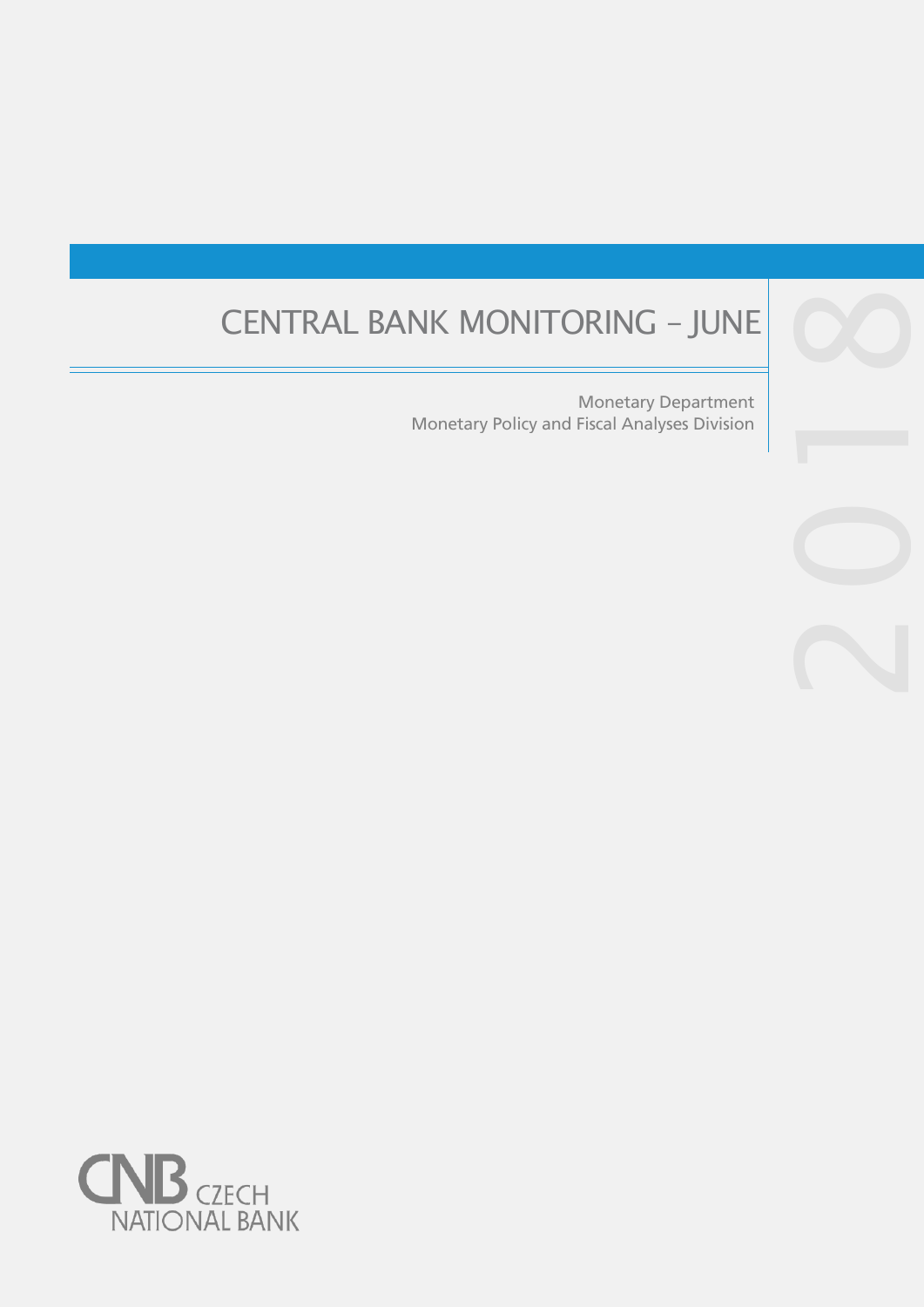## **IN THIS ISSUE**

*Inflation has reached target levels in most of the economies we monitor, and economic growth is mostly slowing slightly from previous solid rates. Most countries are recording historically low unemployment rates and their previously negative output gaps are closing. Central banks' policy rates are still generally low, giving their economies a monetary policy stimulus. The Federal Reserve was the only central bank to raise rates. At the ECB and the Riksbank, a full exit from unconventional monetary policy instruments and related policy normalisation can be expected going forward.* Spotlight *focuses on the monetary policy of New Zealand, where the central bank is extending its mandate to a dual one this year and other changes to the RBNZ Act are in the pipeline. In our* Selected speech*, BoC Governor Stephen Poloz discusses the debt of Canadian households and its importance for monetary policy decisions.*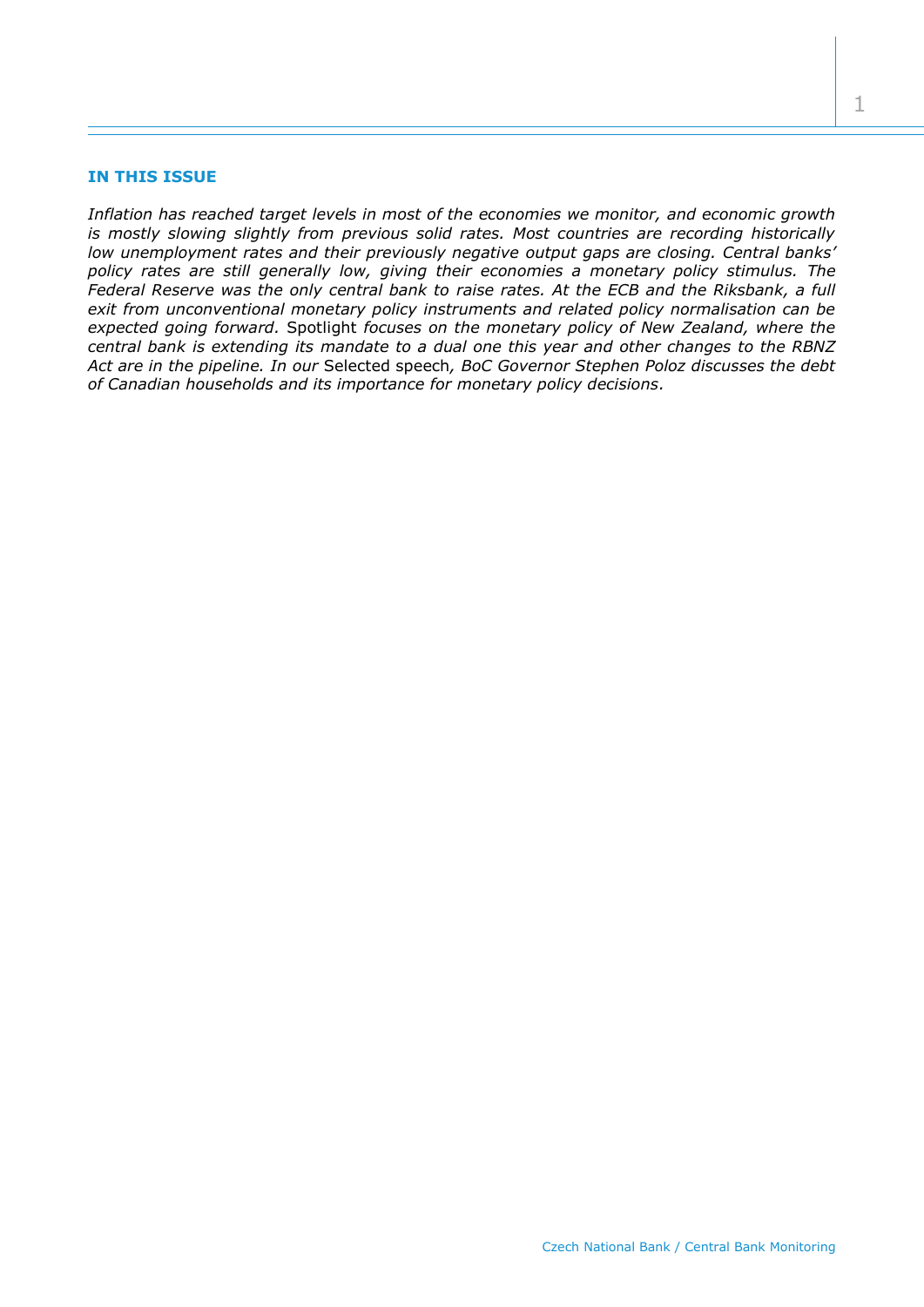# **1. LATEST MONETARY POLICY DEVELOPMENTS AT SELECTED CENTRAL BANKS**

## **Key central banks of the Euro-Atlantic area**

|                                                   | <b>Euro area (ECB)</b>                                 | <b>USA (Fed)</b>                                                       |                                                  |
|---------------------------------------------------|--------------------------------------------------------|------------------------------------------------------------------------|--------------------------------------------------|
| <b>Inflation target</b>                           | $< 2\%$ <sup>1</sup>                                   | $20h^2$                                                                | 2%                                               |
| <b>MP</b> meetings<br>(rate changes)              | 26 Apr (0.00)<br>14 Jun (0.00)                         | $20 - 21$ Mar $(+0.25)$<br>$1 - 2$ May $(0.00)$<br>12-13 Jun $(+0.25)$ | 22 Mar (0.00)<br>10 May (0.00)                   |
| <b>Current basic rate</b>                         | $0.00\%$ ; -0.40% <sup>3</sup>                         | $1.75 - 2.00\%$                                                        | 0.50%                                            |
| <b>Latest inflation</b>                           | 1.9% (May 2018) <sup>4</sup>                           | 2.5% (Apr 2018)                                                        | 2.4% (Apr 2018)                                  |
| <b>Expected MP</b><br>meetings                    | 26 Jul<br>13 Sep                                       | 31 Jul-1 Aug                                                           | $21$ Jun<br>2 Aug<br>13 Sep                      |
| <b>Other expected</b><br>events                   | 26 Jul: publication of<br>Eurosystem staff projections | 18 Jul: publication of Beige<br><b>Book</b>                            | 2 Aug: publication of<br><b>Inflation Report</b> |
| <b>Expected rate</b><br>$move$ ments <sup>1</sup> | $\rightarrow$                                          |                                                                        | $\rightarrow$                                    |

<sup>1</sup> ECB definition of price stability "below but close to 2%"; <sup>2</sup> January 2012 definition of inflation target; <sup>3</sup> deposit rate; <sup>4</sup> flash estimate; <sup>5</sup> meeting associated with summary of FOMC economic forecasts and press conference given by FOMC Chair; <sup>6</sup> direction of expected change in rates in next three months taken from Consensus Forecasts.



The **ECB** kept its policy rates unchanged and expects them to remain at their present levels until at least the end of 2019. It confirmed in June that the asset purchase programme will run at the current monthly pace of €30 billion at least until the end of September 2018. After that, subiect to the current economic situation, the purchases will be reduced to €15 billion a month until the end of December 2018 and will then end. However, the reinvestment of principal payments from maturing securities will be maintained. The GDP growth outlook was reduced to 2.1% in 2018 (from 2.4% in March). The outlooks for 2019 and 2020 remain unchanged at 1.9% and 1.7% respectively. The inflation outlooks for 2018 and 2019 were revised up to 1.7% for both years (from 1.4% in March). The outlook for inflation in 2020 is still 1.7%.

The **Fed** raised its key interest rate to 1.75%–2.00% in June, in line with market expectations. According to the median of the FOMC members' [projections in June](https://www.federalreserve.gov/monetarypolicy/files/fomcprojtabl20180613.pdf¨) 2018, two more policy rate hikes of 0.25 pp to 2.4% can be expected this year. The median for 2019 is 3.1% and that for 2020 is 3.4%. The FOMC expects GDP to grow by 2.8% this year and 2.4% in 2019. The labour market remains strong, the unemployment rate outlook for the next three years is below 4% and the unemployment rate fell to 3.8% in May (the lowest level since April 2000). Inflation is expected to exceed 2% in the years ahead. The FOMC left out information about forward guidance from its accompanying statement and announced that press conferences would be held after each monetary meeting from January 2019.

The **BoE** kept its key interest rate unchanged at 0.5% at its last two meetings. It also maintained the stock of government and corporate bond purchases at GBP 435 billion and GBP 10 billion respectively. Two MPC members nonetheless voted for a rate hike in May. Inflation is falling slowly towards the target and is expected to reach it in mid-2020 as the impact of the past depreciation of sterling on consumer prices gradually fades. The forecast assumes modest growth in rates over the next three years (three 0.25 pp increases). GDP will rise by 1.75% on average in the years ahead. Inflation is expected to average around 2%.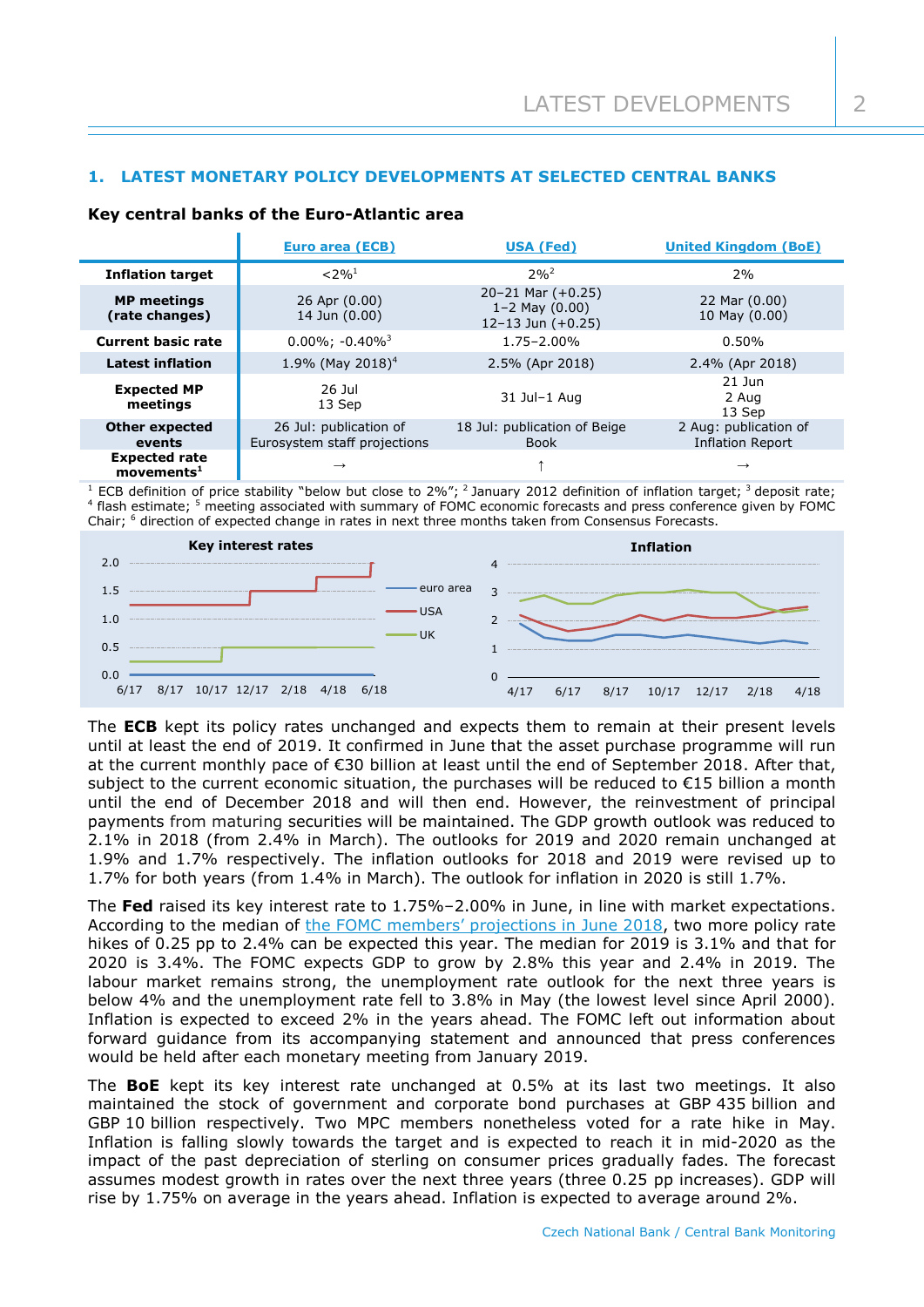|                                                  | <b>Sweden (Riksbank)</b>                        | <b>Hungary (MNB)</b>                            | <b>Poland (NBP)</b>                                              |
|--------------------------------------------------|-------------------------------------------------|-------------------------------------------------|------------------------------------------------------------------|
| <b>Inflation target</b>                          | 2%                                              | 3%                                              | 2.5%                                                             |
| <b>MP</b> meetings<br>(rate changes)             | 25 Apr (0.00)                                   | 27 Mar (0.00)<br>24 Apr (0.00)<br>22 May (0.00) | $10-11$ Apr $(0.00)$<br>15-16 May $(0.00)$<br>$5-6$ Jun $(0.00)$ |
| <b>Current basic rate</b>                        | $-0.50\%$ ; $-1.25\%$ <sup>2</sup>              | $0.9\%$ ; $-0.15\%$ <sup>2</sup>                | 1.50%                                                            |
| <b>Latest inflation</b>                          | 1.7% (Apr 2018)                                 | 2.3% (Apr 2018)                                 | 1.7% (Apr 2018)                                                  |
| <b>Expected MP</b><br>meetings                   | 3 Jul<br>5 Sep                                  | $19$ Jun<br>24 Jul<br>21 Aug                    | $10-11$ Jul<br>$4-5$ Sep                                         |
| <b>Other expected</b><br>events                  | 3 Jul: publication of<br>Monetary Policy Report | 19 Jun: publication of<br>Inflation Report      | Jul: publication of<br><b>Inflation Report</b>                   |
| <b>Expected rate</b><br>$move$ mnts <sup>1</sup> | $\rightarrow$                                   |                                                 |                                                                  |

# **Selected central banks of inflation-targeting EU countries**

Direction of expected change in rates in next three months taken from Consensus Forecast survey; <sup>2</sup> deposit rate; <sup>3</sup> CPIF – consumer price index including fixed interest rate



The **Riksbank** left its key interest rate at -0.5% at its most recent meeting and now expects it to increase slightly later than it did previously: the rate is forecasted to return to a slightly positive level in early 2020. The Riksbank is continuing to reinvest redemptions and coupons in the market. Bond holdings amounted to just over SEK 320 billion in May. In its April forecast, the Riksbank slightly raised its CPI inflation outlook to 1.8% and its CPIF outlook to 1.9% for 2018 (by 0.1 pp in both cases). For 2019, it expects CPI inflation of 2.6% and CPIF inflation of 1.9%. It slightly lowered its GDP growth forecast for this year to 2.6% and expects 2.0% for next year.

The **MNB** maintained its base rate at 0.9% and its deposit rate at -0.15%. It expects inflation to increase over the medium term due to growth in domestic demand and wages. The Hungarian economy maintained growth of 4.4% in Q1, mainly on the back of services and industry. Employment is at historical highs and unemployment is still falling. Lending to firms continues to grow at a solid pace of around 10%, partly due to the MNB's previous support programmes. Growth in loans to households (mostly mortgages) did not exceed 3%. The MNB has so far purchased mortgage bonds amounting to HUF 150 billion, roughly one-third of them on the primary market. It is also attempting to affect the long end of the yield curve through the IRS facility. These programmes have so far resulted in a sharp fall in the spread between yields on mortgage bonds and government bonds.

The **NBP** left its interest rate unchanged at 1.5% over the past three months. Annual economic growth slowed slightly to 5.1% in 2018 Q1 but remains strong, driven by consumer demand supported by rapid wage growth and consumer optimism. The NBP expects GDP growth of 4.2% this year, 3.8% in 2019 and 3.6% in 2020. Headline inflation slowed to 1.7%. Core inflation indicators remain low. Assuming a constant 3M WIBOR of 1.73%, the NBP expects inflation of 2.1% in 2018, 2.7% in 2019 and 3.0% in 2020.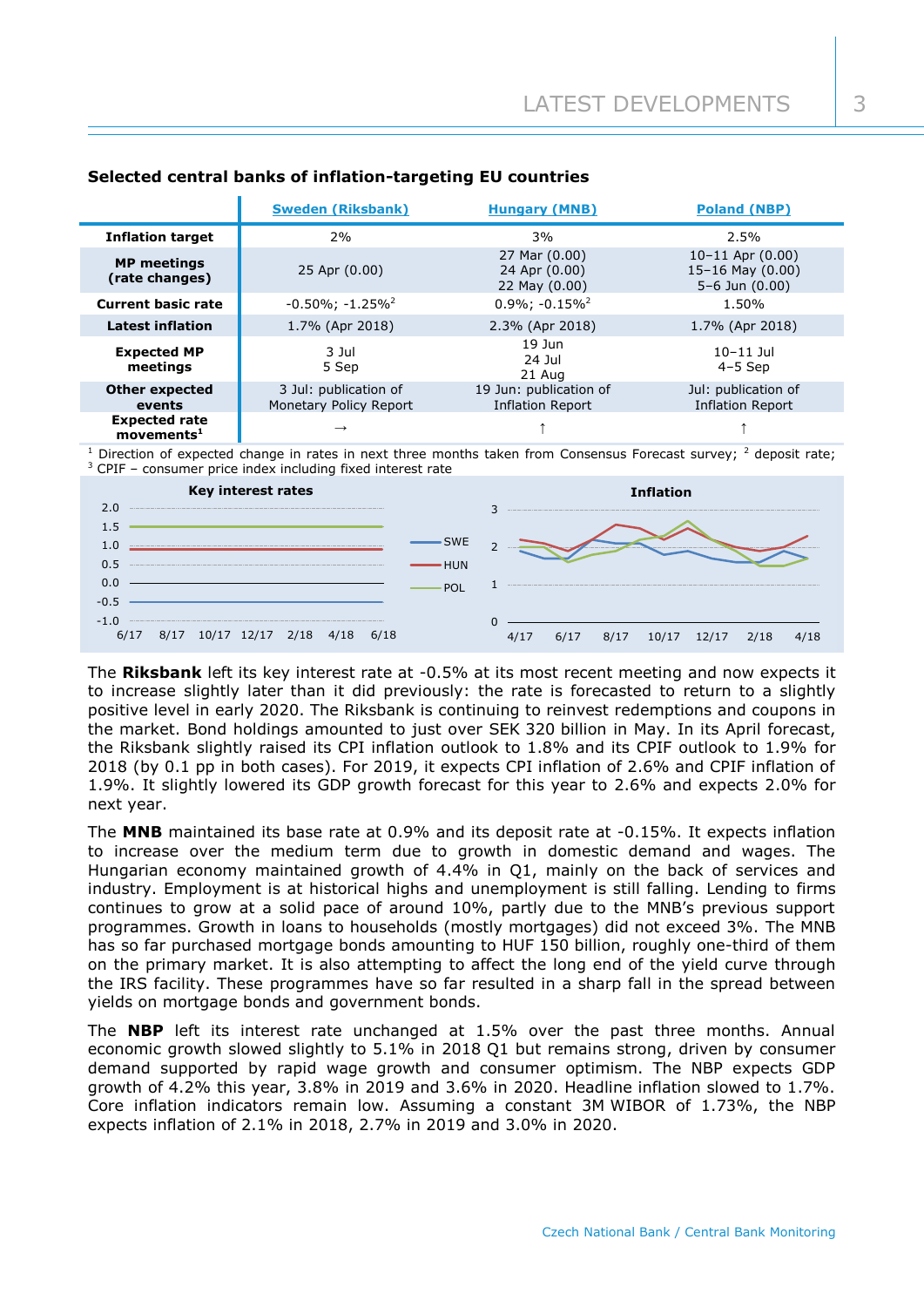|                                                       | <b>Norway (NB)</b>                               | <b>Switzerland (SNB)</b>                                     | <b>New Zealand (RBNZ)</b>                             | <b>Canada (BoC)</b>                              |
|-------------------------------------------------------|--------------------------------------------------|--------------------------------------------------------------|-------------------------------------------------------|--------------------------------------------------|
| <b>Inflation target</b>                               | $2%^{5}$                                         | $0 - 2%$                                                     | 2%                                                    | 2%                                               |
| <b>MP</b> meetings<br>(rate changes)                  | 15 Mar (0.00)<br>3 May (0.00)                    | 15 Mar (0.00)                                                | 22 Mar (0.00)<br>10 May (0.00)                        | 18 Apr (0.00)<br>30 May (0.00)                   |
| <b>Current basic</b><br>rate                          | 0.50%<br>$-0.50$ reserve rate <sup>1</sup>       | from $-1.25$<br>to -0.25% <sup>2</sup> ; -0.75% <sup>3</sup> | 1.75%                                                 | 1.25%                                            |
| <b>Latest inflation</b>                               | 2.4% (Apr2018)                                   | $0.8\%$ (Apr 2018)                                           | 1.6% (2017 04)                                        | 2.2% (Apr 2018)                                  |
| <b>Expected MP</b><br>meetings                        | $21$ Jun<br>16 Aug                               | $21$ $\mu$                                                   | 28 Jun<br>9 Aug                                       | $11$ Jul<br>5 Sep                                |
| <b>Other expected</b><br>events                       | 21 Jun: publication of<br>Monetary Policy Report | 27 Jun: publication of<br><b>Quarterly Bulletin</b>          | 9 Aug: publication of<br>Monetary Policy<br>Statement | 11 Jul: publication of<br>Monetary Policy Report |
| <b>Expected rate</b><br>$move$ movements <sup>1</sup> | $\rightarrow$                                    | $\rightarrow$                                                | $\rightarrow$                                         |                                                  |

# **Other selected inflation-targeting countries**

<sup>1</sup> Only on reserves exceeding quota; <sup>2</sup> chart displays centre of band; <sup>3</sup> negative deposit rate on banks' account balances held at SNB, graded according to balance amounts; <sup>4</sup> direction of expected change in rates in next three months taken from Consensus Forecasts or, in the case of New Zealand, from RBNZ survey; <sup>5</sup> inflation target lowered from 2.5%.



The **NB** left its interest rate unchanged at 0.5% and expects it to be raised gradually after this summer. The Norwegian economy is continuing to grow and the negative output gap has almost closed. Inflation is below the 2% inflation target and will remain so during 2019. Registered unemployment is at 2.4%, while unemployment according to the Labour Force Survey is at 3.9%. The house price correction continued. Growth in loans to households is stable at 6% and growth in loans to non-financial corporations rose to 8%. Wage bargaining resulted in an agreement on wage growth in industry of 2.8%.

The **SNB** is maintaining the target range for its monetary policy rate (3M LIBOR) in negative territory (at between -1.25% and -0.25%). The rate on banks' account balances with the SNB also remains at -0.75%. The SNB continues to reserve the right to intervene in the foreign exchange market as necessary. It expects GDP growth of around 2% for 2018. The bank slightly lowered its inflation forecast for 2018 from 0.7% to 0.6% and expects 0.9% instead of 1.1% for 2019 and 1.9% for 2020.

The **RBNZ** left its official rate at 1.75%. Inflation stood at 1.1% in 2018 Q1, kept low by weaker import prices. It will rise to the 2% inflation target only gradually, reaching it in late 2020. Employment is at the peak of its sustainable levels (67.7%) and unemployment has declined to 4.4%. Economic growth reached 2.9% and the economy will expand at a rate of 3% according to the RBNZ forecast.

The **BoC** kept its key rate unchanged at 1.25% in both April and May. Inflation is slightly above the target and the economy is operating close to potential. According to the BoC's April outlook, the economy will grow at a lower rate this year than expected in the previous outlook, namely by 2.0% (as against 2.2%). In 2019, the growth will be 1.8% (as against 1.6% in the previous forecast). Inflation went up to 2.2% in April. In the period ahead, inflation will be modestly above 2%, owing mainly to the transitory impact of higher fuel prices.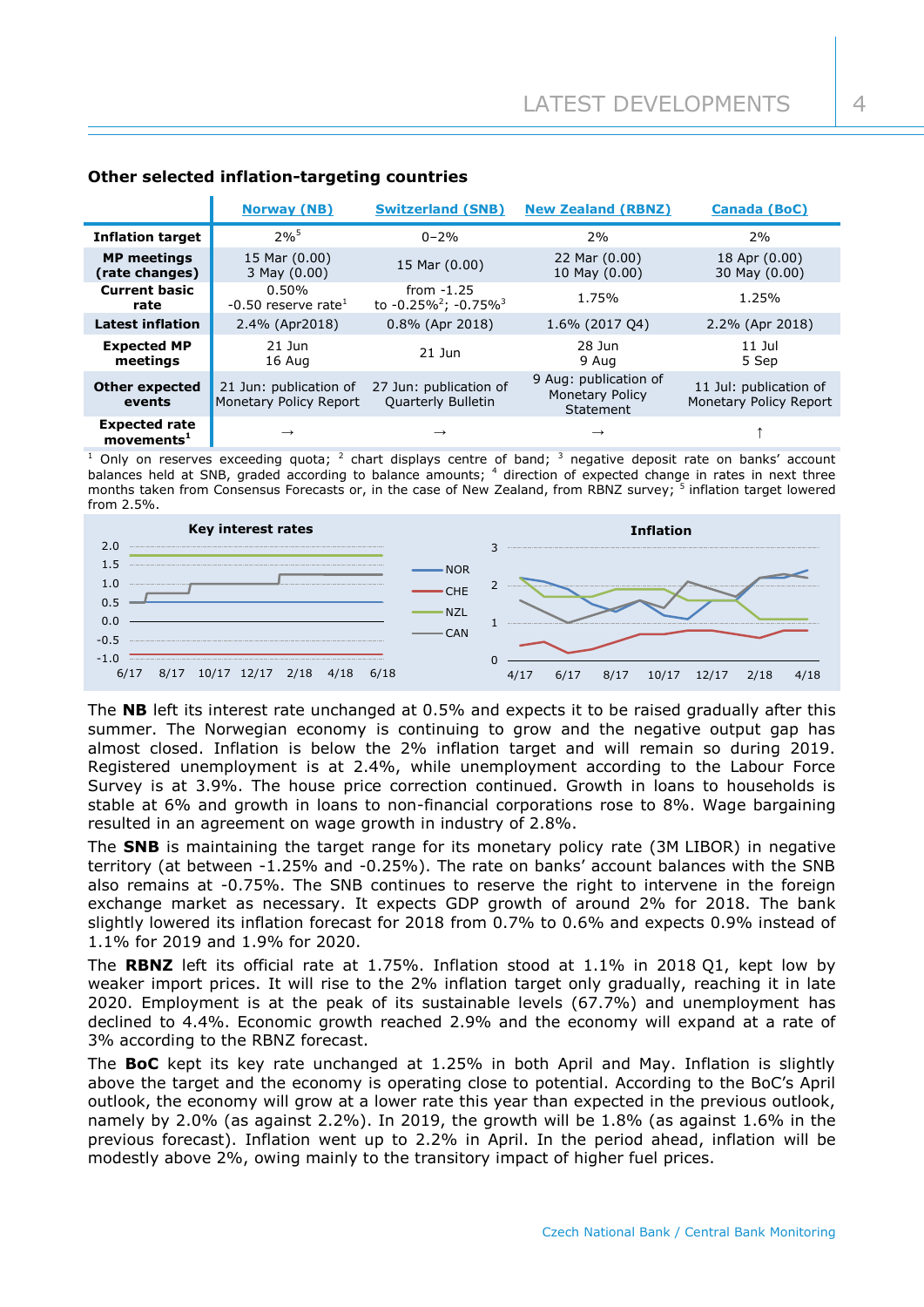$NEWS$  5

# **2. NEWS OVER THE LAST THREE MONTHS**

### **[New ECB overnight reference rate gets](https://www.ecb.europa.eu/press/govcdec/otherdec/2018/html/ecb.gc180518.en.html) name**

In May, the Governing Council of the ECB decided that the new ECB unsecured overnight [interest rate,](https://www.ecb.europa.eu/press/pr/date/2017/html/ecb.pr170921.en.html) which will serve as a backstop reference rate, will be called ESTER (euro shortterm rate). See the [December 2017 CBM](http://www.cnb.cz/miranda2/export/sites/www.cnb.cz/en/monetary_policy/monitoring/download/1704_cbm.pdf) for more about the rate.

### **[BoE and ECB to form working group to study Brexit risks](https://www.bankofengland.co.uk/news/2018/april/eu-commision-and-hmt-ask-ecb-and-boe-to-convene-a-technical-working-group)**

The European Commission and the UK Treasury have asked the ECB and the Bank of England to form a working group on risk management in the area of financial services in the period around 30 March 2019, the day after the UK officially departs the EU. The group will be chaired by BoE Governor Mark Carney and ECB President Mario Draghi. The European Commission and the UK Treasury will attend as observers and other relevant authorities will be invited on an issue-specific basis. The group is expected to hold its first meeting before the summer.

#### **Sveriges Riksbank celebrates its 350th anniversary in style**

To commemorate its 350th anniversary, the Riksbank is organising [events](https://www.riksbank.se/en-gb/about-the-riksbank/the-riksbank-350-years-old/anniversary-tours/) for the general public all over the country this year. At the end of May it held an anniversary [conference](https://www.riksbank.se/en-gb/about-the-riksbank/the-riksbank-350-years-old/anniversary-day/) on "The role of central banks then, now and in the future". Among others, Fed Chairman Jerome Powell, BoE Governor Mark Carney and BIS General Manager Agustín Carstens, took the floor. The Riksbank also published a retrospective [publication](https://www.riksbank.se/en-gb/about-the-riksbank/the-riksbank-350-years-old/the-publication-sveriges-riksbank--a-350-year-journey/) called "Sveriges Riksbank – a 350-year journey" describing important events in the history of the Riksbank. Cambridge University Press will publish a [commemorative book](https://www.riksbank.se/en-gb/about-the-riksbank/the-riksbank-350-years-old/commemorative-book/) titled "Sveriges Riksbank and the History of Central Banking" and PostNord is issuing [anniversary stamps.](https://www.riksbank.se/en-gb/about-the-riksbank/the-riksbank-350-years-old/stamps/) A whole [section](https://www.riksbank.se/en-gb/about-the-riksbank/the-riksbank-350-years-old/) of the Riksbank website is dedicated to the anniversary (see the [March CBM](http://www.cnb.cz/miranda2/export/sites/www.cnb.cz/en/monetary_policy/monitoring/download/1801_cbm.pdf) for more details). In September, the Riksbank will organise an [Open house](https://www.riksbank.se/en-gb/about-the-riksbank/the-riksbank-350-years-old/open-house/) at its head office in Stockholm.

## **Central bank of Turkey and Turkish president at loggerheads**

The Turkish central bank (CBRT) is trying to resist political pressure while saving the Turkish lira. Turkish President Erdogan wants to maintain economic growth before early presidential elections (24 June) and is promoting loose fiscal policy and low interest rates (as he is convinced that high interest rates cause inflation). He has therefore been pushing the CBRT not to raise interest rates. However, in a situation of an overheating economy, a falling lira and rising inflation (which exceeded 10% in 2018 Q1 and has been above the CBRT target of 5% for several years), the bank had to tighten monetary policy. At its 25 April meeting, the CBRT therefore [raised its current](http://www.tcmb.gov.tr/wps/wcm/connect/EN/TCMB+EN/Main+Menu/Announcements/Press+Releases/2018/ANO2018-10) interest rate (the late liquidity window, LLW) by 0.75 pp to 13.5%. The Turkish president responded by saying that interest rates are "the mother of all evil" and that if he wins the June election he will reduce the central bank's independence. The Turkish lira and government bonds responded by dropping sharply; the lira has weakened by more than 20% against the US dollar since the beginning of the year.

In defence of the Turkish lira and to keep inflation under control, the CBRT convened an extraordinary monetary policy meeting on 23 April, at which it raised [its LLW rate](http://www.tcmb.gov.tr/wps/wcm/connect/EN/TCMB+EN/Main+Menu/Announcements/Press+Releases/2018/ANO2018-18) by another 3 pp to 16.5% and confirmed it will continue to maintain a tight monetary policy. In a subsequent interview, the Turkish president did not comment on the rate hike and instead sought to calm the financial markets by stating that Turkey still follows global monetary policy principles and rules. A few days later (on 28 April), the CBRT [announced](http://www.tcmb.gov.tr/wps/wcm/connect/EN/TCMB+EN/Main+Menu/Announcements/Press+Releases/2018/ANO2018-21) a simplification of its monetary policy framework with effect from June. The currently unused one-week repo rate will become the bank's main monetary policy rate again and will be raised from 8% to 16.5%, while the overnight borrowing and lending rates will form a symmetrical b of  $\pm 1.5\%$  around the repo rate. The Turkish lira responded by firming against the dollar; financial markets hope that the central bank's independence has increased again and that the bank will still pursue standard monetary policy. At its regular monetary policy meeting on 7 June, the CBRT further [increased its one-week repo rate](http://www.tcmb.gov.tr/wps/wcm/connect/EN/TCMB+EN/Main+Menu/Announcements/Press+Releases/2018/ANO2018-23) by 1.25 pp to 17.75%. In an effort to calm the markets, the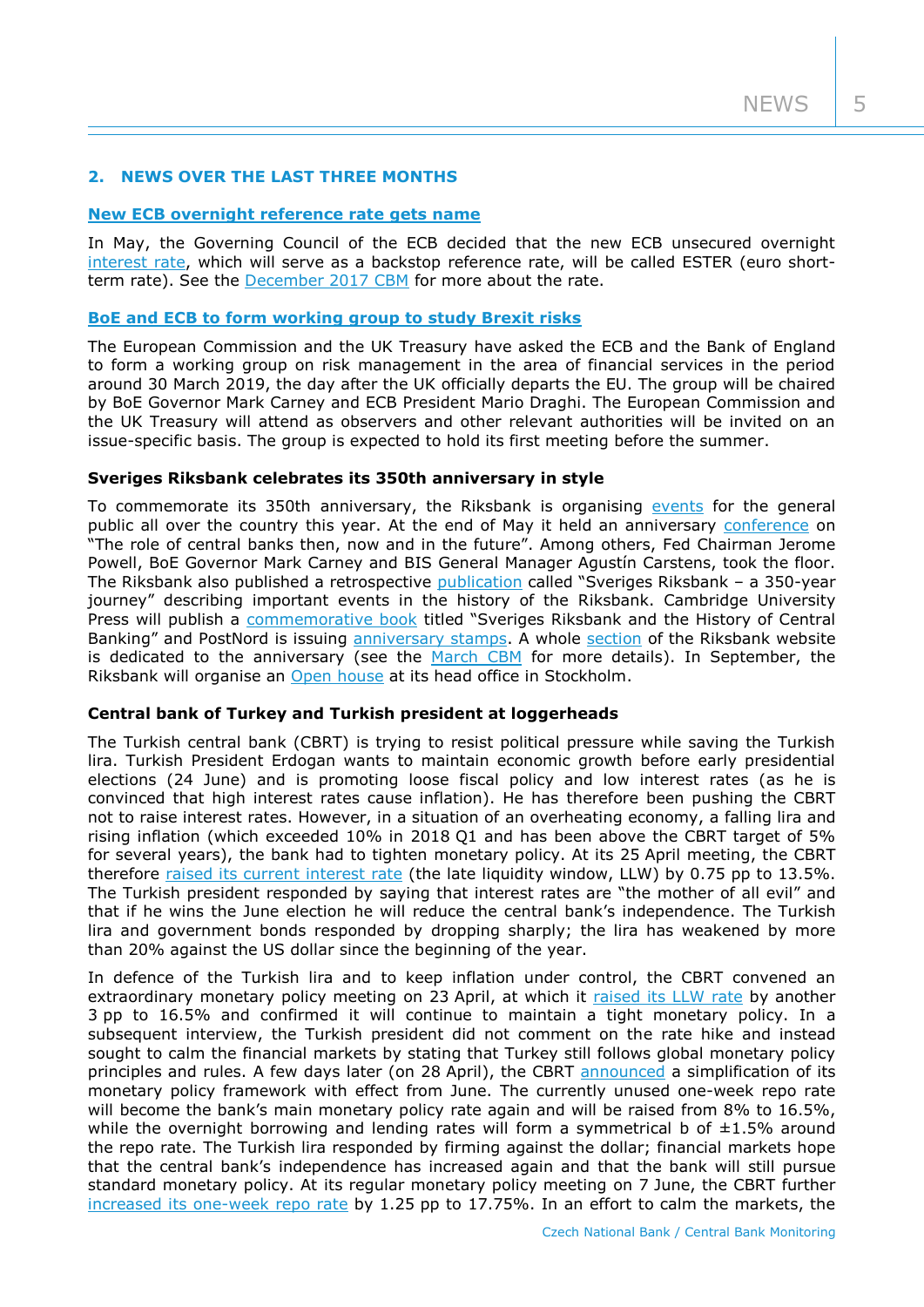CBRT governor and the Turkish deputy prime minister met with investors in London at the end of May.

# **US takes bank deregulation steps**

At the end of May, the Federal Reserve Board [approved a proposal](https://www.federalreserve.gov/newsevents/pressreleases/bcreg20180530a.htm) to relax and simplify the 2013 Volcker rule, which bans big banks from engaging in speculative trading and investment. The proposed changes have to be approved by four other US federal regulatory institutions. The Volcker rule is part of the 2010 Dodd-Frank law, which was created to protect bank consumers by providing stronger supervision and regulation for banks and financial institutions after the 2008 financial crisis. The legal force of the Dodd-Frank law is reduced not only by the Fed's proposal, but also by a [law](https://www.congress.gov/bill/115th-congress/senate-bill/2155) approved by the US Congress a week before, aimed at helping small and medium-sized banks by relaxing the oversight and capital requirements applying to them.

## **Other upcoming changes in Fed Board of Governors and FOMC**

US President Donald Trump nominated Richard Clarida, a managing director at the PIMCO fund, and Michelle Bowman, a Kansas banking regulator, for two of the four remaining vacant seats in the seven-seat Board of Governors of the US Federal Reserve. Their nomination to the Board of Governors has to be confirmed by the US Senate. For previous nominations to the Board of Governors, see the [December 2017](http://www.cnb.cz/miranda2/export/sites/www.cnb.cz/en/monetary_policy/monitoring/download/1704_cbm.pdf) and [September 2017](http://www.cnb.cz/miranda2/export/sites/www.cnb.cz/en/monetary_policy/monitoring/download/1703_cbm.pdf) issues of CBM.

In June there will also be a change at the helm of the New York Fed, whose president traditionally serves as the vice-chairman of the FOMC and has a permanent vote on its decisions. The departing William Dudley will be succeeded by John Williams, currently President of the San Francisco Fed. Mark Gould, First Vice President of the San Francisco Fed, will serve as its interim president and will represent the San Francisco Fed on the FOMC.

# **Kuroda continues to lead BoJ, bank drops time frame for hitting 2% inflation**

In early April, the Japanese government [reappointed](https://www.boj.or.jp/en/announcements/release_2018/rel180409b.htm/) Haruhiko Kuroda as the head of the Japanese central bank for a second five-year term. The BoJ's loose monetary policy can therefore be expected to continue. In its April [Outlook for Economic Activity and Prices,](https://www.boj.or.jp/en/mopo/outlook/gor1804a.htm/) the BoJ also dropped the time frame for hitting its 2% inflation target. The time frame has already been shifted six times since the launch of QE in 2013, undermining the BoJ's credibility. The January Outlook set the target for fiscal year 2019 (April 2019–March 2020).

## **New governors of central banks of Finland and New Zealand**

The Finnish parliamentary committee unanimously nominated Olli Rehn to the post of governor of the Bank of Finland (BoF) ahead of nine other candidates. His nomination was subsequently [confirmed](https://www.suomenpankki.fi/en/media-and-publications/releases/2018/Olli-Rehn-appointed-Governor-of-the-Bank-of-Finland/) by the Finnish president. Rehn, who is the current deputy governor of the BoF, will start his seven-year term in July. He previously served as the Finnish minister of economic affairs and as the European commissioner for economic and monetary affairs and the euro.

At the end of March, on the unanimous recommendation of the RBNZ, the New Zealand finance minister [appointed](https://www.rbnz.govt.nz/news/2017/12/adrian-orr-appointed-as-new-reserve-bank-governor-from-27-march-2018) Adrian Orr as new Reserve Bank governor for a five-year term.

The incoming RBNZ governor and the finance minister also signed a new Policy Targets Agreement (PTA), adding employment outcomes alongside price stability as a dual mandate for the bank. For more about the history of the RBNZ and changes in its policy over the years, see *Spotlight* in this CBM.

# **[Norges Bank launches expert blog](https://www.norges-bank.no/en/Published/News-archive/2018/bankplassen-blogg/)**

Norges Bank this April launched the [Bankplassen blog,](https://bankplassen.norges-bank.no/) an expert blog where contributors from Norges Bank can publish articles (mainly in Norwegian). The aim of the blog is to provide information in readable form about the numerous topical issues on which Norges Bank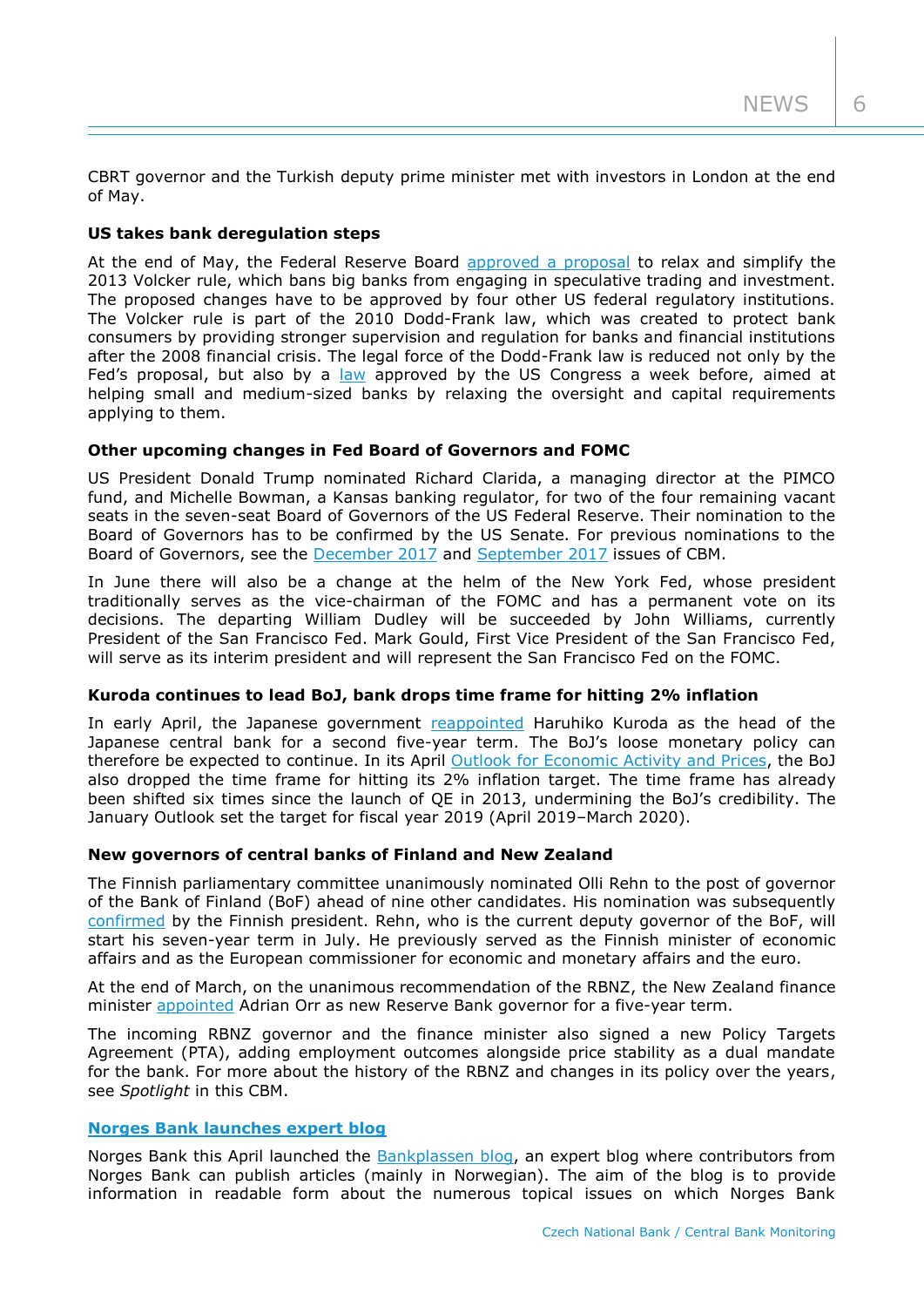employees work and to encourage discussions with the general public. The Bank of England launched a similar blog [\(Bank Underground\)](https://bankunderground.co.uk/) in 2015 (see the [September 2015 CBM\)](http://www.cnb.cz/miranda2/export/sites/www.cnb.cz/en/monetary_policy/monitoring/download/1503_cbm.pdf).

# **[Bank of England launches new education initiative](https://www.bankofengland.co.uk/speech/2018/mark-carney-launch-of-the-boe-econome-programme)**

The BoE is involved in educating the public in economics and has created and published free materials designed to support the teaching of basic economics in schools. The "[econoME](https://nationalschoolspartnership.com/initiatives/econome/?utm_source=bankofengland&utm_medium=website&utm_campaign=econome&utm_content=sign_up_cta)" programme offers lesson plans, presentations, interactive activities and videos. As part of the BoE's educational strategy, "bank ambassadors" (BoE employees) will visit schools across the country to explain the BoE's role and inspire pupils to study economics. Senior managers and policy committee members will also visit selected schools to provide students with an insight into the bank's decision-making processes.

## **Swiss voters reject sovereign money initiative in referendum**

A national referendum was held in Switzerland in June regarding (among other things) the proposed sovereign money concept (the Vollgeld Initiative), which would have banned private banks from creating money and given the central bank the exclusive power to do so. Swiss voters overwhelmingly rejected the proposal. The SNB [acknowledged](https://www.snb.ch/en/mmr/reference/pre_20180610/source/pre_20180610.en.pdf) this outcome. In May, the SNB governor gave a speech at the University of St. Gallen to once more warn against the sovereign money concept, saying it would pose a danger to the stability of the financial system and confirming that the SNB, the Federal Council and Parliament firmly opposed the initiative. See the [March CBM](http://www.cnb.cz/miranda2/export/sites/www.cnb.cz/en/monetary_policy/monitoring/download/1801_cbm.pdf) for more about the initiative.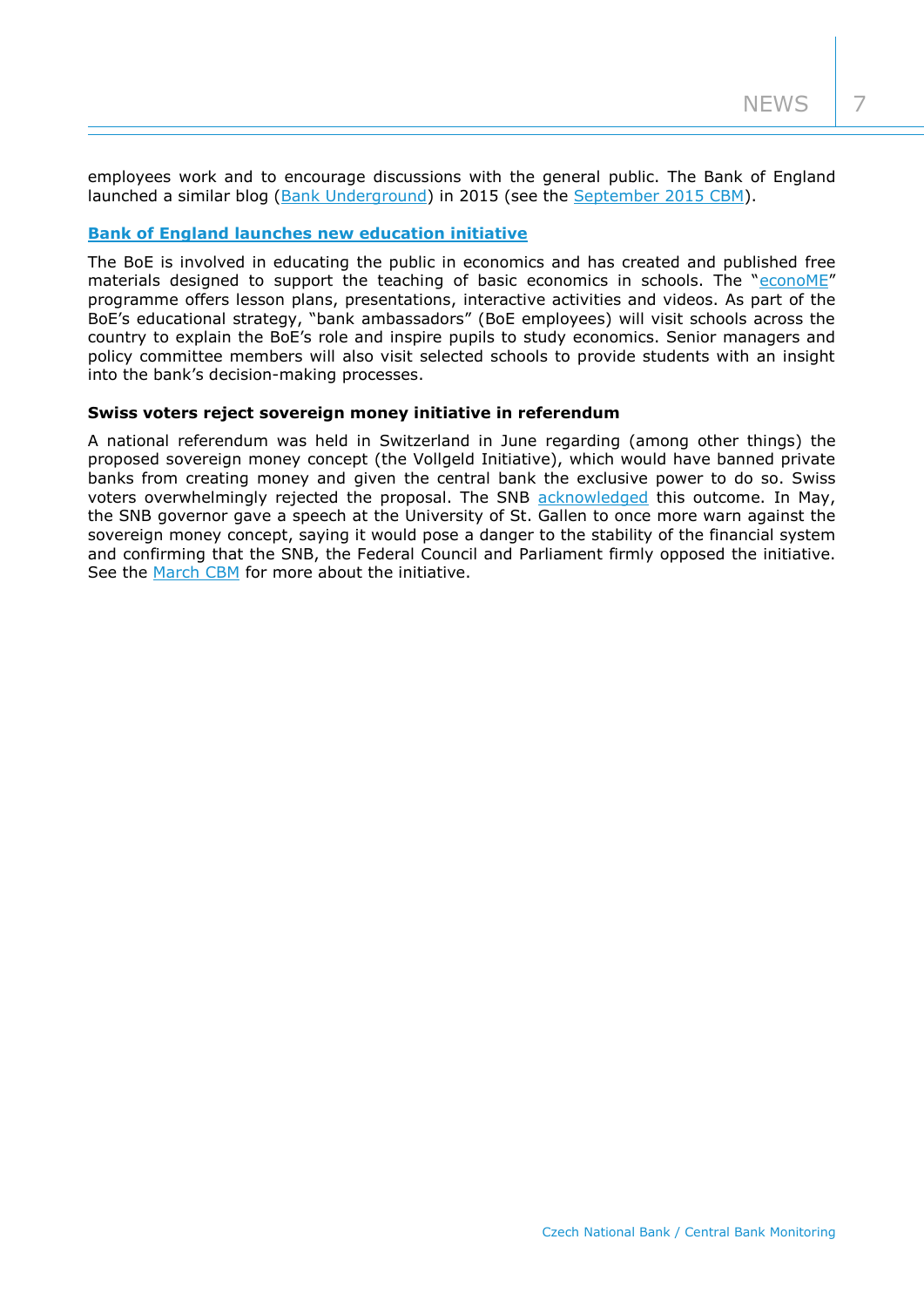# **3. SPOTLIGHT: NEW ZEALAND'S MONETARY POLICY – ALWAYS ON THE MOVE**

*In 1989, New Zealand became the first country in the world to introduce inflation targeting as a monetary policy regime. Now, almost 30 years on, its government has decided it is time for another change. This article examines the change in the central bank's mandate and the government's interventions in the central bank's monetary policy.*

New Zealand is an island country covering an area just over 250,000 square kilometres, roughly the same as the UK, with a population of less than 5 million. Its closest neighbour is Australia about 2,000 km away. It is a constitutional monarchy with a parliamentary system of government.<sup>1</sup> It is a wealthy developed country and is about the 30th largest economy in the world as measured by GDP (PPP) per capita. It ranks 68th in the world based on the volume of GDP (PPP). Its economy is therefore small, yet open and strongly dependent on international trade: exports (and imports) account for around 30% of the country's GDP. It exports mainly agricultural products and is one of the five largest exporters of dairy products in the world; other export goods include oil, timber and paper products. Tourism and the film industry are also major sources of revenue. Its biggest import items are vehicles, machinery and equipment, oil and oil products. Australia, China, Japan, the USA and EU countries are New Zealand's largest trading partners.

### **New Zealand's economy – from a British farm to a dynamic economy**

Until the mid-20th century, most of New Zealand's exports went to the UK and its economy was strongly influenced by fluctuations in the British economy.<sup>2</sup> However, New Zealand had to seek new markets in the 1960s as the UK began to turn to European trading partners before joining the EU (1973). In 1966, New Zealand and Australia signed a free trade agreement (now known as Closer Economic Relations, CER). Since 1973, this has included a clause on the free movement of citizens. In 2008, New Zealand was the first advanced country to enter into a free trade agreement with China, and it is currently (together with Australia) negotiating a free trade deal with the EU.

In the 1970s and 1980s, New Zealand's economy recorded a period of high inflation, which the government tried to address by, among other things, freezing prices and wages. The next government decided in 1984 to abolish government regulation and to liberalise and diversify the economy. However, the radical transformation had harsh consequences: the economy slowed and unemployment increased. Inflation was brought under control in the early 1990s by a new inflation-targeting monetary policy system (see below). The government supported economic growth by, among other things, increasing the flexibility of the labour market (by amending some labour statutes and supporting immigration). From the end of the 1990s, New Zealand enjoyed a period of relatively stable growth and low inflation, and was even one of the fastest growing OECD economies at the start of the millennium. Nevertheless, the buoyant growth was accompanied by macroeconomic imbalances. $3$  However, New Zealand managed to limit these imbalances through targeted economic measures and fiscal discipline.

Since 2011, New Zealand has seen stable economic growth (currently around 3% annually) with low unemployment (around 4.5%). This is due mainly to construction and high net migration amid loosened monetary policy and high external demand, especially from Asia. The stable growth is being aided by the government's commitment to maintain fiscal discipline. In recent years, the government has focused on reducing economic inequality.

 $1$  New Zealand became a British colony in 1841 and gained independence in 1947. Today it is part of the Commonwealth and its head of state is Queen Elizabeth II, represented by a governor-general.

 $^2$  New Zealand sent as much as 70% of its total exports to the UK at the start of the 20th century; agricultural products, in particular wool, meat and milk, accounted for more than one-third of exports. Exports to the UK currently make up a mere 3% of exports.

 $3$  The imbalances the country had to cope with included a relatively high current account deficit, high house price inflation, household indebtedness and excessive appreciation of its currency.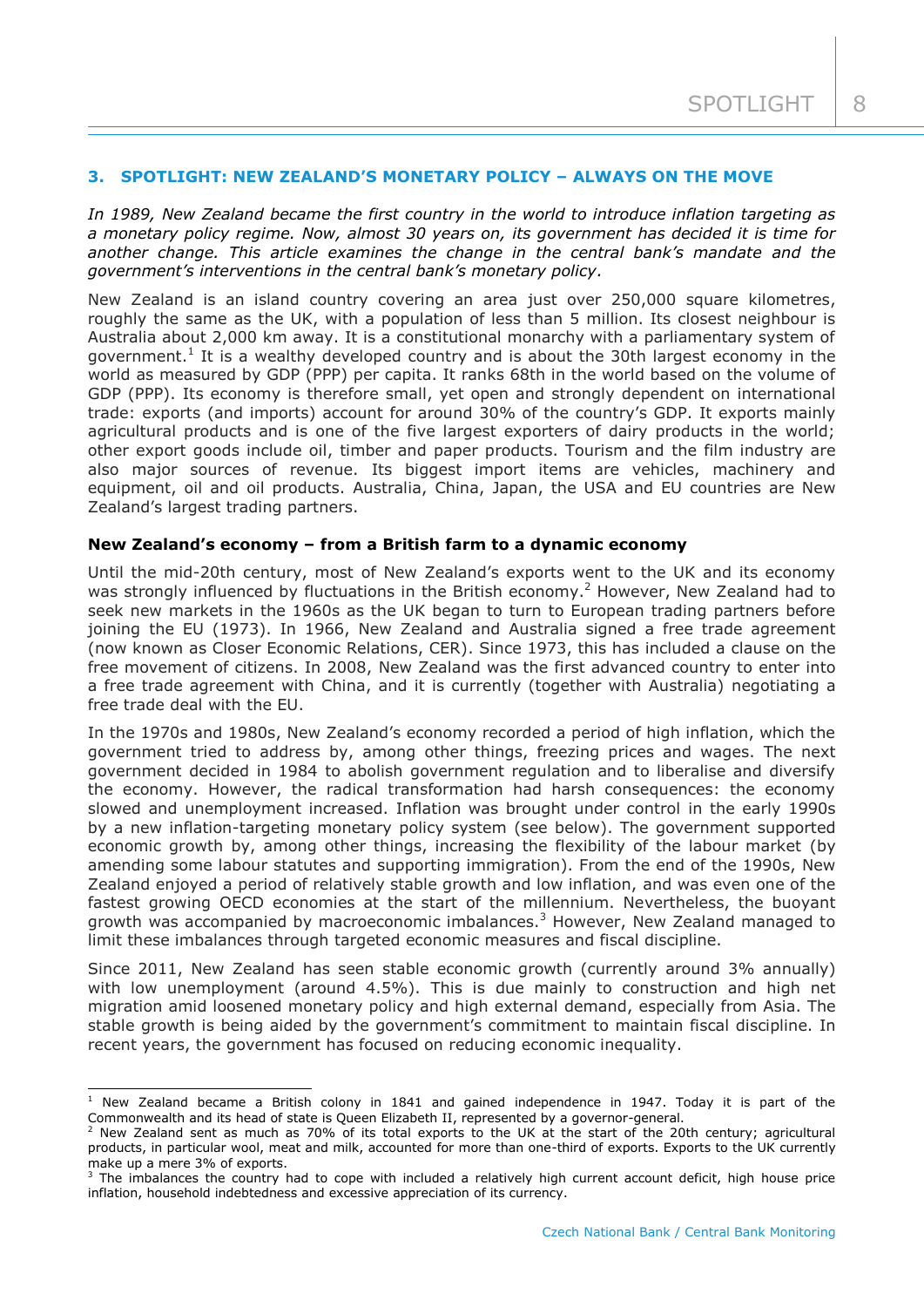### **The Reserve Bank of New Zealand – supervised independence**

The Reserve Bank of New Zealand (RBNZ) was established in 1934 as an institution independent of the government. It was tasked with maintaining the value of New Zealand's currency, and its objectives and responsibilities could be changed only by the parliament. However, this independence was soon changed by the government that took office in 1935, which, by gradually amending to the law, subjected the bank to government control to make it a tool of the government economic agenda. The bank could not formulate monetary policy on its own. Further amendments and a subsequent new 1964 law moved the management of the RBNZ from the parliament to the minister of finance and back, but the RBNZ never had real independence. It could thus influence monetary policy only by convincing the government and arguing its own economic views.

In the mid-1980s, after years of high inflation and concerned about possible further inflation pressures, the government and the RBNZ agreed that monetary policy should be focused on controlling inflation. Following a discussion among economic experts, initiated by the minister of finance, a new RBNZ Act was passed in 1989, which, by introducing inflation targeting, changed the nature of the bank's monetary policy and redefined the relationship between the central bank, the government and the parliament. The Act left responsibility for economic policy and the overall monetary policy stance with the government, but freed the RBNZ from dependence on short-term decisions of the government. The bank and the government (the governor and the minister of finance, specifically) now signed a Policy Targets Agreement  $(PTA)$  covering the entire duration of the governor's mandate.<sup>4</sup> The PTA makes the governor personally responsible for achieving the objectives and also revocable.<sup>5</sup>

Price stability, achieved through inflation targeting, became the statutory objective of RBNZ monetary policy. This made the RBNZ the first bank in the world to apply this regime officially. The new system was innovative in directly targeting inflation rather than the intermediate targets (such as money) used in other countries at the time. Its key features were the explicit announcement of an inflation target, operational independence of the central bank (i.e. the right to choose suitable instruments to achieve the target) and high monetary policy transparency. The RBNZ began to publish regular Monetary Policy Statements, intended primarily for the parliamentary committee responsible for supervising the central bank. The inflation target was set as a target band from the outset. The first PTA set a band of 0%–2%. The specification of a target worked for the public, and in just a few years inflation and

inflation expectations were successfully anchored in the target band. In 1996, the band was widened to 0%–3% at the request of the government, but this change had no effect on inflation expectations.  $\Omega$ 5 10 15 20



<sup>&</sup>lt;sup>4</sup> A new PTA must be concluded and signed every time a RBNZ governor is appointed or re-appointed and is also signed when a new government is established. The government may also initiate amendments to the PTA. A total of 13 PTAs have been signed since 1990.

<sup>&</sup>lt;sup>5</sup> The RBNZ's Board of Directors monitors the governor's work on behalf of the minister of finance and also proposes a new governor, who is appointed by the minister of finance.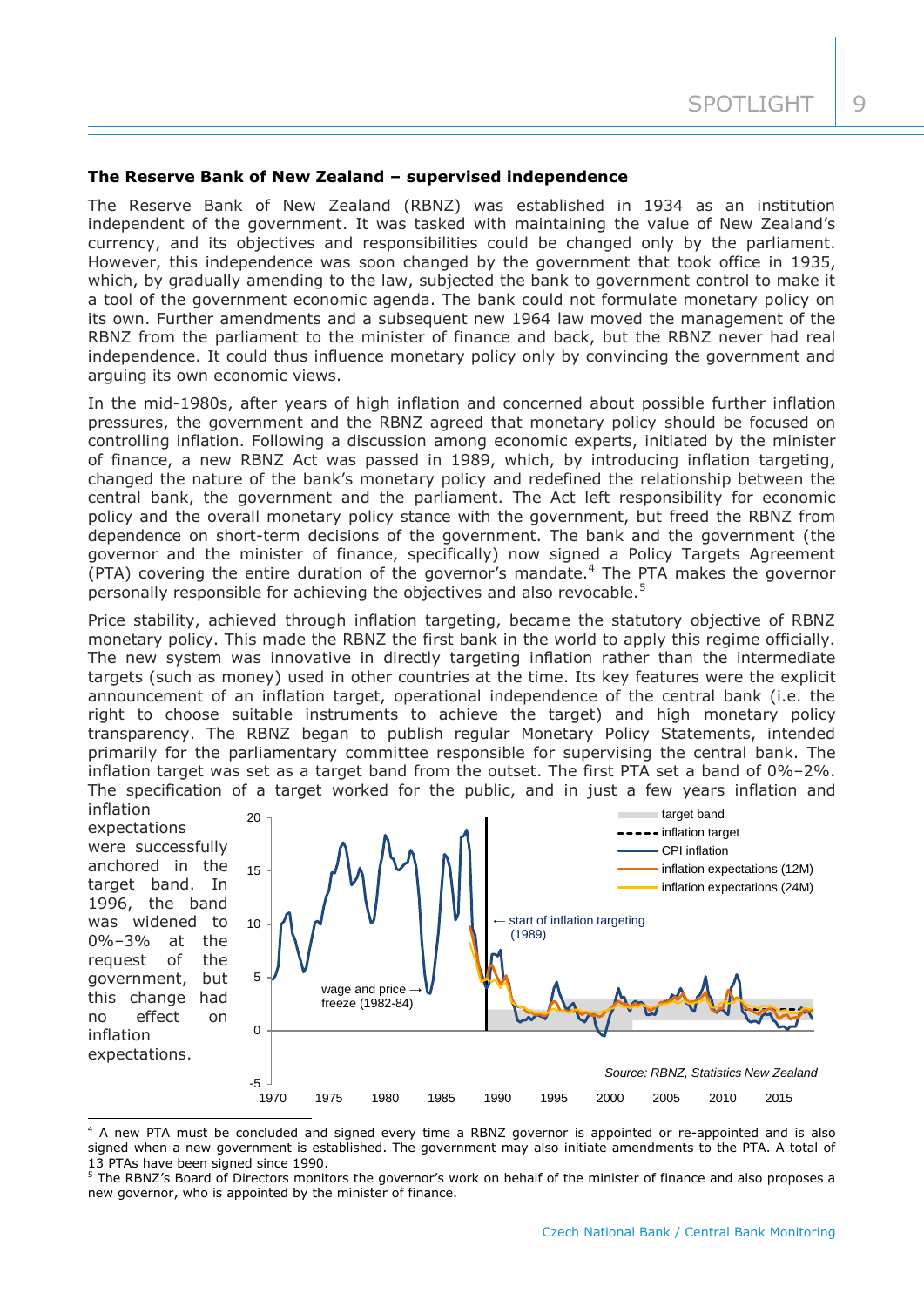In 1997, the RBNZ became the first central bank in the world to start publishing an interest rate forecast. The same year, a Monetary Conditions Index (MCI) was introduced to aid the implementation of monetary policy.<sup>6</sup> However, this seemed to foster unnecessary interest rate volatility due to a volatile exchange rate, and the Official Cash Rate (OCR) was introduced as the main monetary policy instrument in March 1999.<sup>7</sup>

The first review of the RBNZ's monetary policy was undertaken in 2000 at the request of the government. It found the bank's processes to be in line with the best international practices of the time and recommended (unsuccessfully) that a monetary policy committee be established and the governor's decision-making powers be transferred to it. In 2002, concerns that the existing inflation target (0%–3%) was restricting the country's growth too much led the government to change the target to 1%–3%, despite opposition from the RBNZ.

In 2004, at its own request, the bank obtained a [mandate](https://www.rbnz.govt.nz/markets-and-payments/foreign-reserves/intervention) from the government to use foreign exchange interventions as an additional monetary policy instrument. The RBNZ made its first interventions in 2007. The bank underwent another review in 2007 due to government concerns that its monetary policy was fostering undesirable macroeconomic imbalances, in this case with no subsequent changes to the law or the PTA.

The global economic crisis proved that the inflation targeting regime could moderate excessive swings in inflation and anchor long-term inflation expectations in the target band. After the crisis, the 2012 PTA was amended to require the bank to take account of financial stability when setting monetary policy. The PTA also specified that future inflation should be kept near the mid-point of the target band. Since 2012, the RBNZ's target has been thus specified as inflation of 1%–3% with a target value of 2%.

# **The current review and its results**

In November 2017, the New Zealand government [decided](https://www.beehive.govt.nz/release/review-reserve-bank-act-announced-policy-targets-agreement-re-signed) to undertake an additional review of the RBNZ Act in order to modernise the monetary policy framework. [The review was split](https://treasury.govt.nz/news-and-events/reviews-consultation/reviewing-reserve-bank-act) into [two phases,](https://treasury.govt.nz/news-and-events/reviews-consultation/reviewing-reserve-bank-act) the first focusing on the conduct of monetary policy and the second on the bank's role in maintaining financial stability.

The conclusions of Phase 1 were [announced](https://beehive.govt.nz/release/new-pta-requires-reserve-bank-consider-employment-alongside-price-stability-mandate) together with the signing of a new PTA by the new RBNZ Governor Adrian Orr and the minister of finance at the end of March 2018. They include two significant changes in the conduct of monetary policy by the RBNZ: an extension of the RBNZ's mandate to a dual one including, in addition to price stability, support for maximum sustainable employment, and the introduction of a Monetary Policy Committee (MPC) responsible for formulating monetary policy. These changes are currently being incorporated into an amendment to the RBNZ Act due to take effect during 2018. The change to a dual mandate was reflected in the March PTA and the RBNZ is thus now going through a transition period before the amendment to the RBNZ Act takes effect.

# *The first planned change – extending the mandate to a dual one*

Under the RBNZ's previous mandate, the bank's objective was to maintain price stability over the medium term. The new mandate will be extended to include supporting maximum sustainable employment. Monetary policy will thus continue to pursue the objective of maintaining price stability over the medium term (at the level specified in the PTA) and will simultaneously have the objective of supporting full employment, which, however, will not be quantified by any indicator. The US Federal Reserve and the Reserve Bank of Australia, for example, have a dual mandate comprising full employment in addition to an inflation target.

 $6$  The MCI was a weighted sum of the exchange rate and short-term interest rates. The weights reflected the mediumterm effect of these variables on aggregate demand and hence on inflation. The index also identified likely future changes in monetary policy and their scale.

 $7$  The OCR is the RBNZ's overnight lending rate.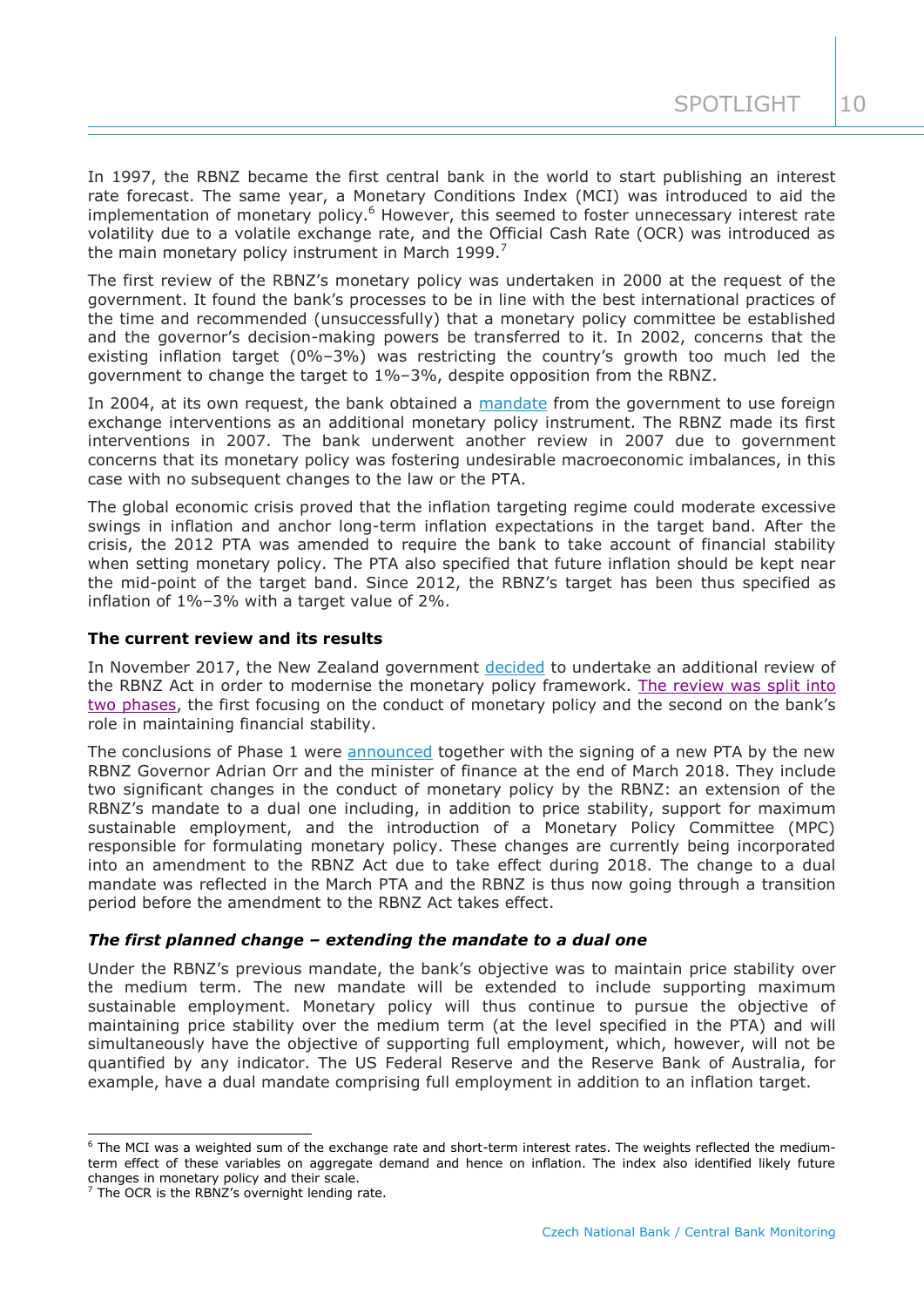# *The second change – a Monetary Policy Committee*

The main current monetary policy decision-making principle at the RBNZ is the model of a sole decision maker, namely the governor. This principle is a product of the time when inflation targeting was adopted. Back then, public sector reforms usually involved installing managers with single decision-making power but with personal accountability for the functioning of their institutions. When making monetary policy decisions, however, the RBNZ governor always used an informal internal advisory committee. In 2013, it was formalised as a Governing Committee comprising the governor and a deputy governor and two assistant governors. However, the governor was the sole decision maker.

The proposed **Monetary Policy Committee** (MPC) will be collectively responsible for making monetary policy decisions. The five- to seven-member committee will be headed by the governor, who will be its sole spokesman. The MPC will be made up of internal and external members nominated by the RBNZ's Board of Directors and appointed by the minister of finance. A non-voting Treasury observer will also be on the MPC. His or her role will be to facilitate information flows between the RBNZ and the Treasury. Internal members (up to four) will be appointed for five years and external members (at least two) for four years, in both cases with an option of one extension of their mandate.

The MPC and the minister of finance will conclude a **Charter** about the detail of the MPC's practices. The Charter will, for example, stipulate how the MPC will publish its decisions and voting. Under the current proposal, the MPC will aim to reach decisions by consensus. However, if it fails to do so it will publish the balance of votes, with the governor having the casting vote in the event of a tie. The MPC will publish non-attributed meeting records that reflect differences of view where they exist.

# *The third change – setting the inflation target differently (the end of the PTA)*

The way in which the inflation target is set will also have to change after the MPC is established. Currently, the PTA is an agreement between the minister of finance and the governor, but such an agreement will not make sense after the MPC switches to collective responsibility. Inflation targets will thus be set solely by the minister of finance, but the minister's decision will need to take account of the non-binding public advice from the RBNZ and the Treasury. The option of requiring the minister to justify decisions before the parliament is also being considered in the proposed law.

# *Other changes – Phase 2 of the review*

Phase 2 of the review, which also includes a planned review of the current macroprudential framework and is generally focused on financial stability, should be completed in mid-2018. Proposals for possible changes will be announced after that.

# **Conclusion: The RBNZ marches on under the baton of democratic government**

In 1989, the Reserve Bank of New Zealand became the first central bank to introduce inflation targeting. At the same time, the RBNZ Act set forth the rules of a new monetary policy regime involving operational independence and high transparency. The RBNZ has repeatedly been highly rated for its transparency. In 2014, it ranked third behind the Riksbank and the CNB in this regard.<sup>8</sup> However, the same survey ranked it in a relatively low 70th place based on independence.<sup>9</sup> The RBNZ's low independence score reflects the fact that the New Zealand government has a historically strong position over the central bank and has always intervened in the country's monetary policy. New Zealand has the advantage that its government is

<sup>-</sup><sup>8</sup> See Dincer and Eichengreen, ["Central Bank Transparency and Independence: Updates and New Measures,"](http://www.ijcb.org/journal/ijcb14q1a6.pdf) *International Journal of Central Banking*, Vol. 10, No. 1: 189–259, March 2014.

<sup>&</sup>lt;sup>9</sup> The rating reflects, for example, the independence of the governor, the possibility of dismissing the governor (or the entire monetary policy decision-making body), the independence of the bank in formulating monetary policy or its objectives, and intervention of the government in exchange rate policy formulation.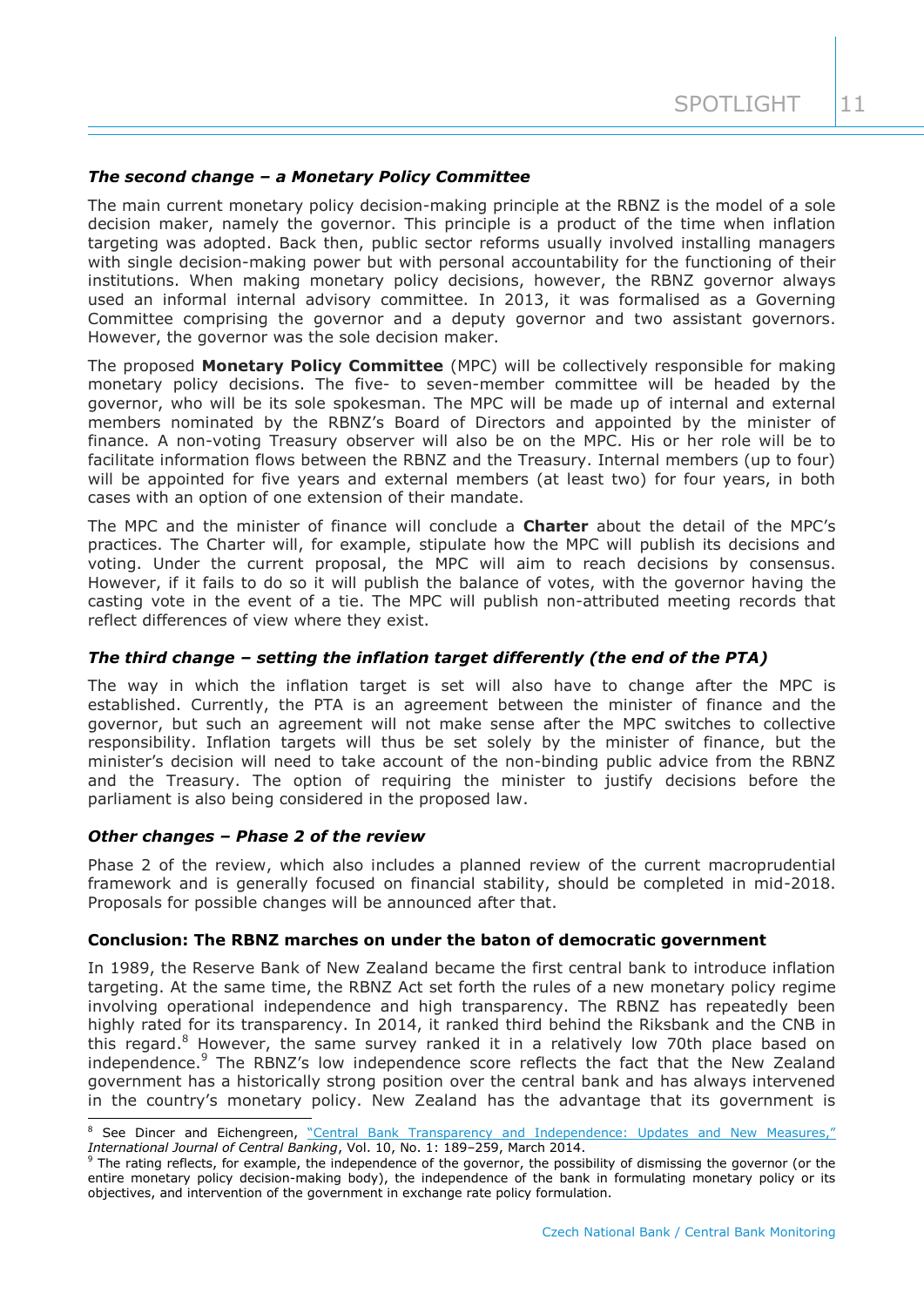democratic and monetary policy decisions are taken in agreement or at least after discussion with the RBNZ or after review by external experts.

The question is to what extent monetary policy interventions, in the form of relatively frequent and not always regular changes in the inflation target or other monetary policy parameters, have the potential to undermine public faith in the monetary policy target. The bank itself  $\frac{10}{10}$  that the number of changes to the PTA has been less than ideal, but it sees them as having been appropriate, as it believes that the changes have always formalised what the government and the bank have learned in the process of operating policy. Judging by inflation expectations, the public views the RBNZ as a credible institution despite these occasional monetary policy adjustments. As regards long-term credibility and stabilisation of the monetary policy regime, however, the approach adopted by the Bank of Canada (BoC) seems more appropriate: it has the standard power to change the inflation target, but does so only at regular five-year intervals, when it updates the inflation target in a joint statement with the government.

<sup>10</sup> For details, see RBNZ Assistant Governor John McDermott's April 2018 speech: *Inflation targeting in New Zealand: an experience in evolution, [https://www.rbnz.govt.nz/research-and-publications/speeches/2018/speech2018-04-12.](https://www.rbnz.govt.nz/research-and-publications/speeches/2018/speech2018-04-12)*